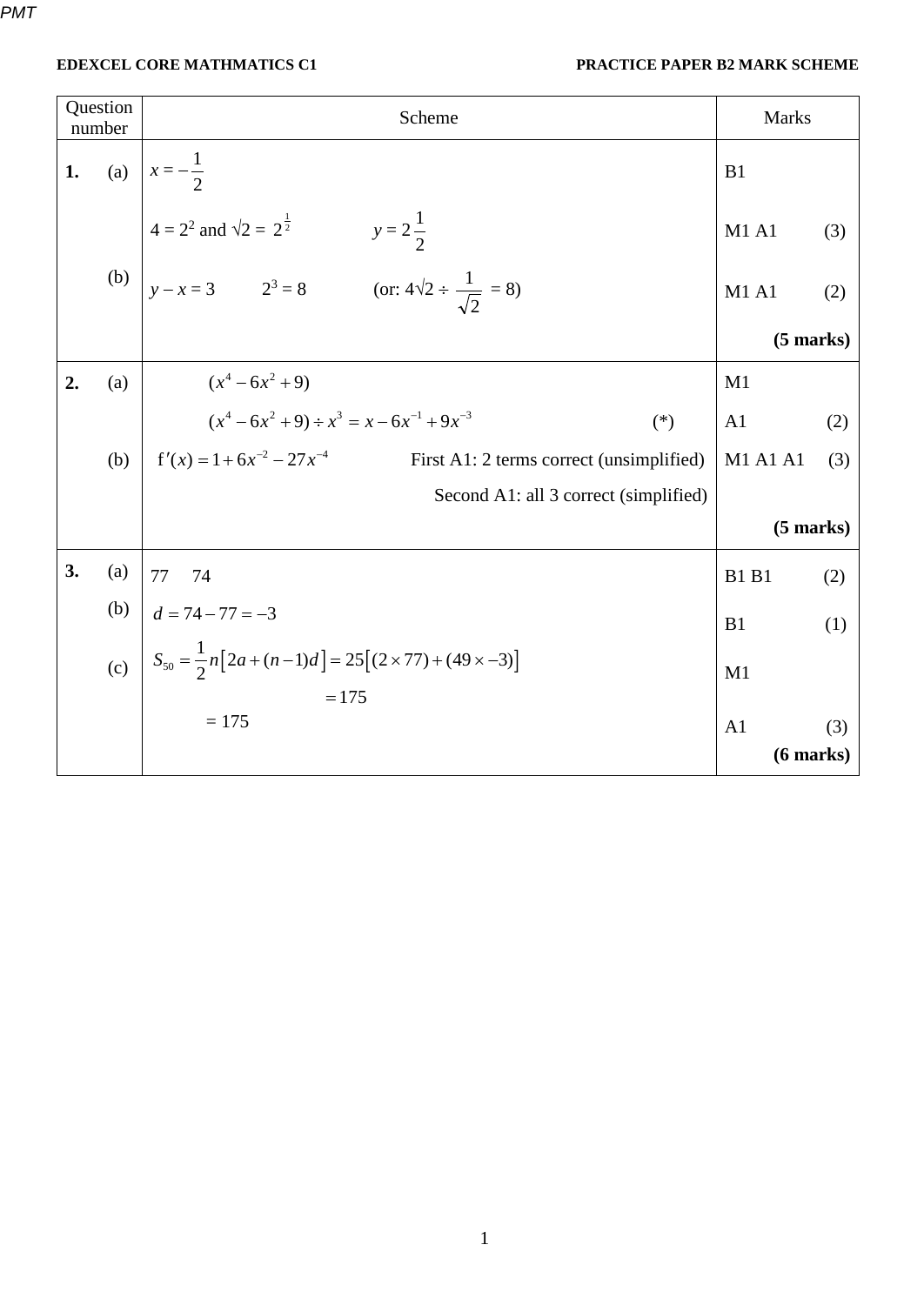| Question<br>number |     | Scheme                                                                     | <b>Marks</b>    |  |
|--------------------|-----|----------------------------------------------------------------------------|-----------------|--|
| 4.                 | (a) | $x < 2\frac{1}{2}$<br>$6x - 2x < 3 + 7$                                    | M1 A1<br>(2)    |  |
|                    | (b) | $(2x-1)(x-5)$ Critical values $\frac{1}{2}$ and 5                          | M1 A1           |  |
|                    |     | $\frac{1}{2}$ < x < 5                                                      | M1 A1 ft<br>(4) |  |
|                    | (c) | $\frac{1}{2}$ < x < 2 $\frac{1}{2}$                                        | B1 ft<br>(1)    |  |
|                    |     |                                                                            | (7 marks)       |  |
| 5.                 | (a) | $b^2 - 4ac \ge 0$ $(5k)^2 - 8k \ge 0$ , $k(25k - 8) \ge 0$<br>$\ast$       | M1, A1<br>(2)   |  |
|                    | (b) | $k = 0,$ $k = \frac{8}{25}$<br>Critical values:                            | <b>B1 B1</b>    |  |
|                    |     | $k \geq \frac{8}{25}$<br>$k \leq 0$ ,<br>$\overline{k_1}$ $\overline{k_2}$ | $M1$ A1 ft (4)  |  |
|                    |     | A1 requires $\le$ and $\ge$                                                |                 |  |
|                    | (c) | $k = 0$ $k = \frac{8}{25}$<br>(Clearly seen as a soln. for (c))            | B1<br>(1)       |  |
|                    |     |                                                                            | $(7$ marks)     |  |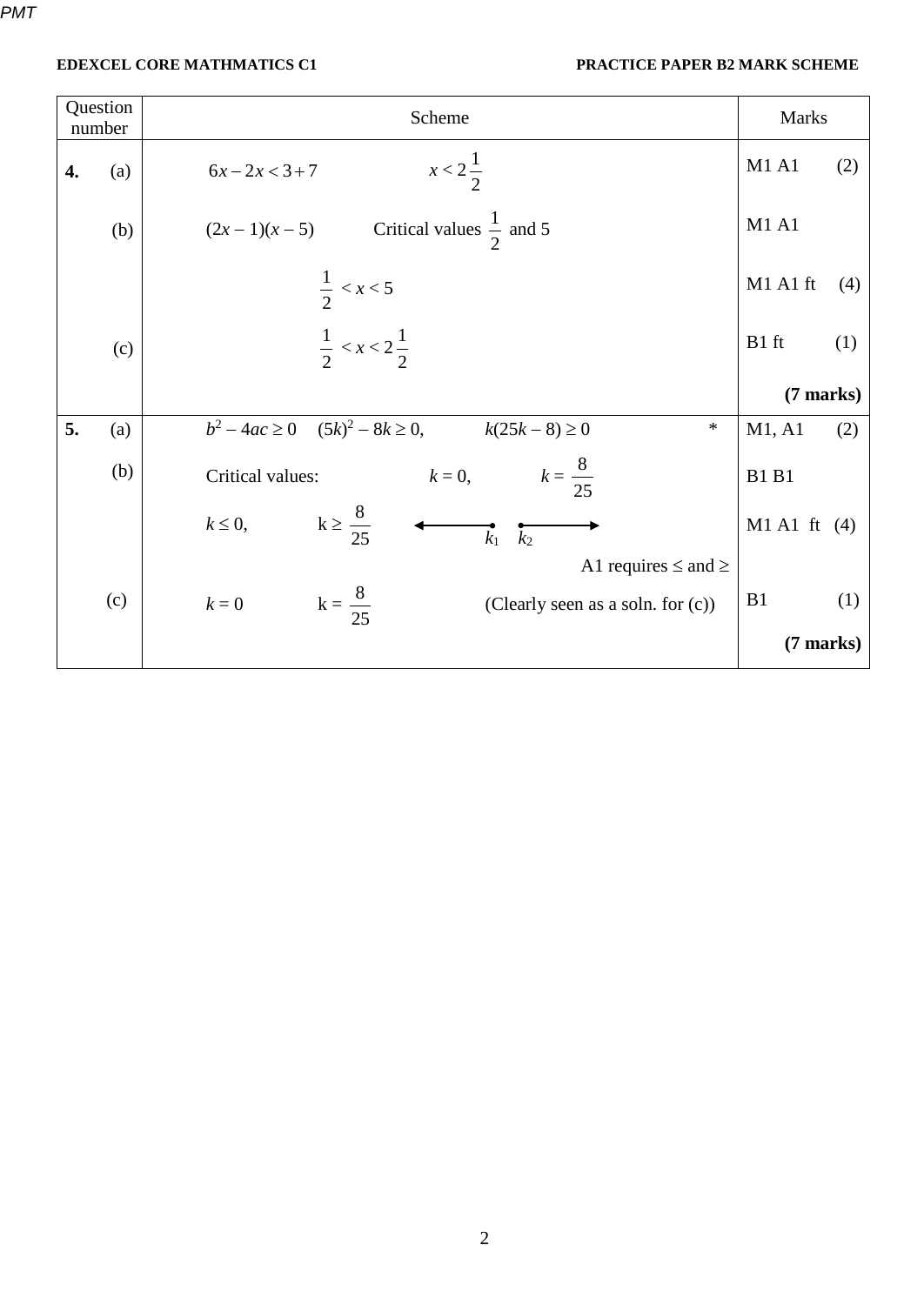| Question<br>number |     |                                                                    |            | Scheme                            |                | <b>Marks</b>        |  |
|--------------------|-----|--------------------------------------------------------------------|------------|-----------------------------------|----------------|---------------------|--|
| 6.                 | (a) | $u_1 = 1.05 \times 500\,000 - 15\,000 = 510\,000$                  |            | M1                                |                |                     |  |
|                    |     | $u_2 =$                                                            |            | 520 500                           |                |                     |  |
|                    |     | $u_3 =$                                                            |            | 531 525                           | A1 (all $3$ )  |                     |  |
|                    |     | The population is increasing                                       |            |                                   | B1             | (3)                 |  |
|                    |     | $u_1 = 425000$                                                     |            |                                   |                |                     |  |
|                    | (b) | $u_2 = 346250$                                                     |            | $u_5 = 85577.64$                  | M1             |                     |  |
|                    |     | $\begin{bmatrix} u_3 = 263562.5 \\ u_4 = 176740.625 \end{bmatrix}$ |            | $u_6 = -10143.46$                 | A <sub>1</sub> |                     |  |
|                    |     | $u_5 > 0$ , $u_6 < 0$ so population died out during 6th year       |            |                                   | B <sub>1</sub> | (3)                 |  |
|                    | (c) | Require $u_1 = u_0$                                                | <i>i.e</i> | $1.05 \times 500000 - d = 500000$ | M1             |                     |  |
|                    |     |                                                                    | <i>i.e</i> | $d = 0.05 \times 500000$          |                |                     |  |
|                    |     |                                                                    | i.e        | $d = 25000$                       | A <sub>1</sub> | (2)                 |  |
|                    |     |                                                                    |            |                                   |                | $(8 \text{ marks})$ |  |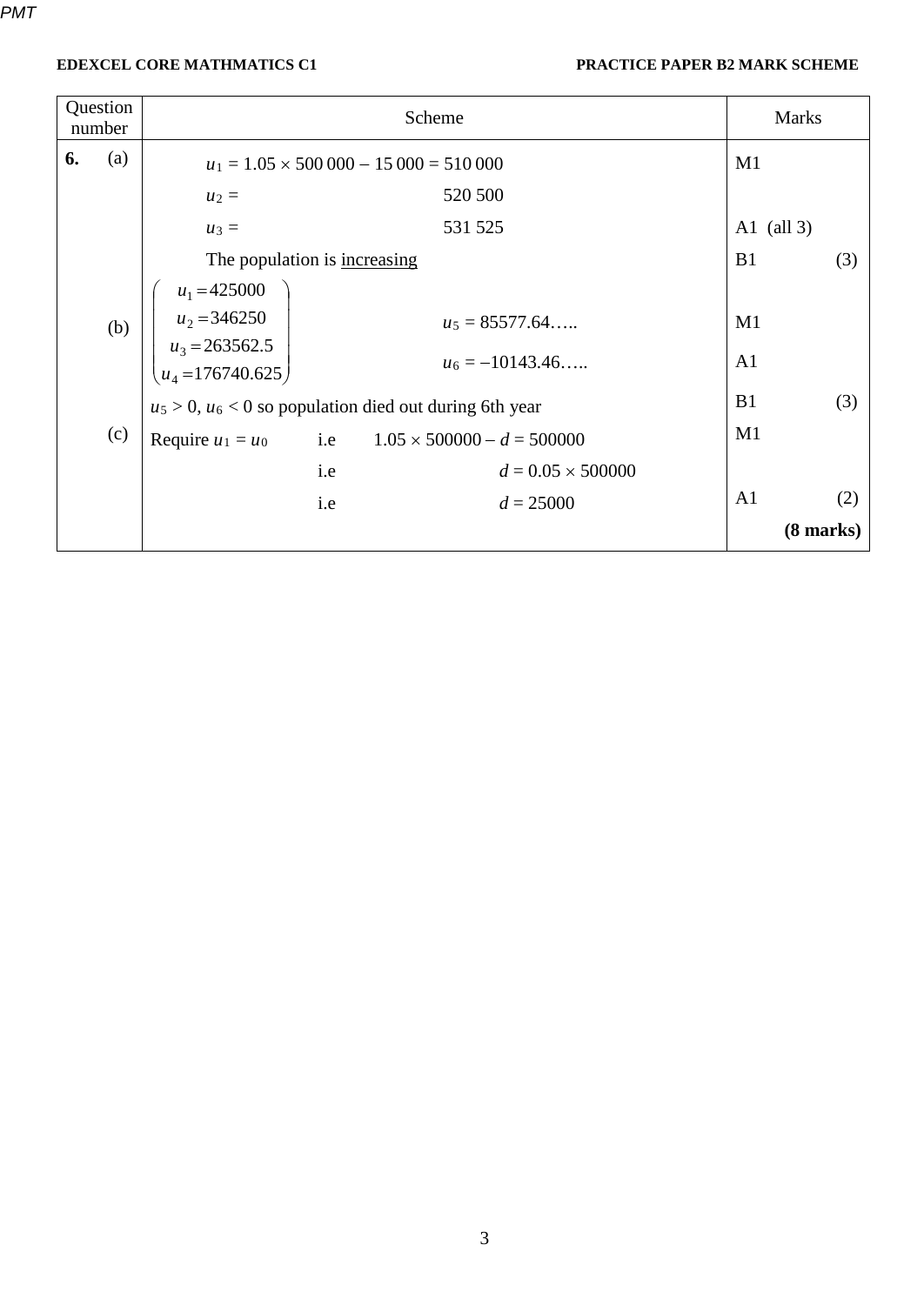| Question<br>number |     | Scheme                                                                                                                                    |                | Marks        |  |
|--------------------|-----|-------------------------------------------------------------------------------------------------------------------------------------------|----------------|--------------|--|
| 7.                 | (a) | $(2, 0)$ (or $x = 2$ , $y = 0$ )                                                                                                          | B1             | (1)          |  |
|                    |     | (b) $y^2 = 4\left(\frac{3y+12}{2} - 2\right)$ or $\left(\frac{2x-12}{3}\right)^2 = 4(x-2)$                                                | M1             |              |  |
|                    |     | $y^2 - 6y - 16 = 0$ or $x^2 - 21x + 54 = 0$ (or equiv. 3 terms)<br>$(y+2)(y-8) = 0$ , $y = $ or $(x-3)(x-18) = 0$ , $x = $ (3 term quad.) | A <sub>1</sub> |              |  |
|                    |     |                                                                                                                                           | M1             |              |  |
|                    |     | $y = -2, y = 8$ or $x = 3, x = 18$                                                                                                        | A <sub>1</sub> |              |  |
|                    |     | $x = 3$ , $x = 18$ or $y = -2$ , $y = 8$ (attempt one for M mark)<br>(A1ft requires both values)                                          | M1 A1ft        | (6)          |  |
|                    | (c) | Grad. of $AQ = \frac{8-0}{18-2}$ , Grad. of $AP = \frac{0-(-2)}{2-3}$ (attempt <u>one</u> for M mark)                                     | M1 A1ft        |              |  |
|                    |     | $m_1 \times m_2 = \frac{1}{2} \times -2 = -1$ , so $\angle PAQ$ is a right angle<br>$(A1 \text{ is c.s.}o.)$                              | M1A1           | (4)          |  |
|                    |     | Alternative:<br>Pythagoras: Find 2 lengths<br>[M1]                                                                                        |                |              |  |
|                    |     | $AQ = \sqrt{320}$ , $AP = \sqrt{5}$ , $PQ = \sqrt{325}$ (O.K. unsimplified)<br>[Alft]                                                     |                |              |  |
|                    |     | (if decimal values only are given, with no working shown, require                                                                         |                |              |  |
|                    |     | at least 1 d.p. accuracy for M1(implied) A1)                                                                                              |                |              |  |
|                    |     | $AO^2 + AP^2 = PO^2$ , so $\angle PAQ$ is a right angle<br>[M1, A1]                                                                       |                |              |  |
|                    |     | M1 requires attempt to use Pythag. for right angle at $A$ , and                                                                           |                |              |  |
|                    |     | A1 requires correct exact working + conclusion.                                                                                           |                |              |  |
|                    |     |                                                                                                                                           |                | $(11$ marks) |  |